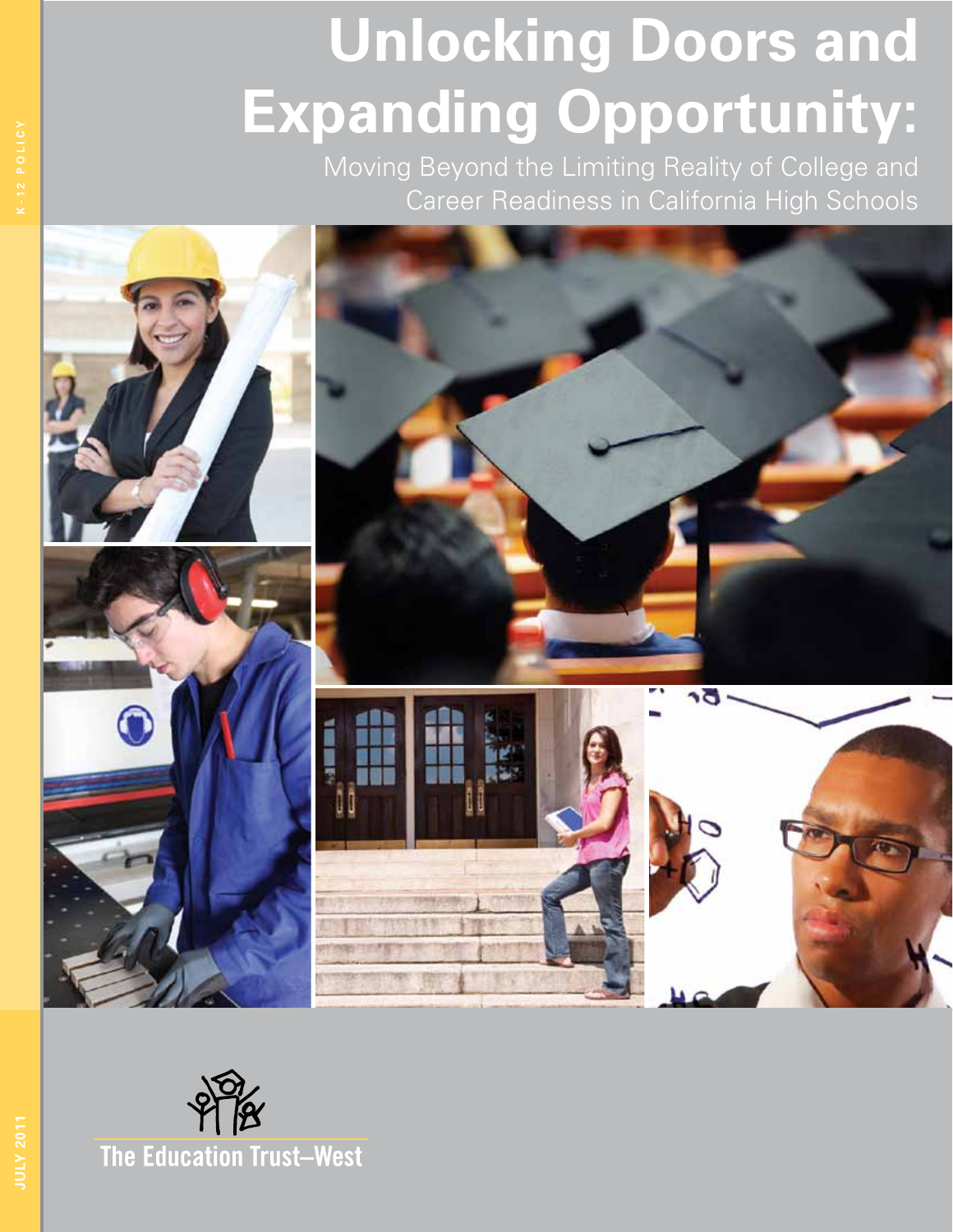To meet California's demand for a more educated workforce, high schools must dramatically increase the number of students who earn diplomas and graduate with meaningful preparation. Yet disturbingly, few students graduate with the college-ready coursework disproportionately tracked into less rigorous for a more integrated and equitable approach to college and career preparation—so that high school serves to open doors to both college *and* career options for all students.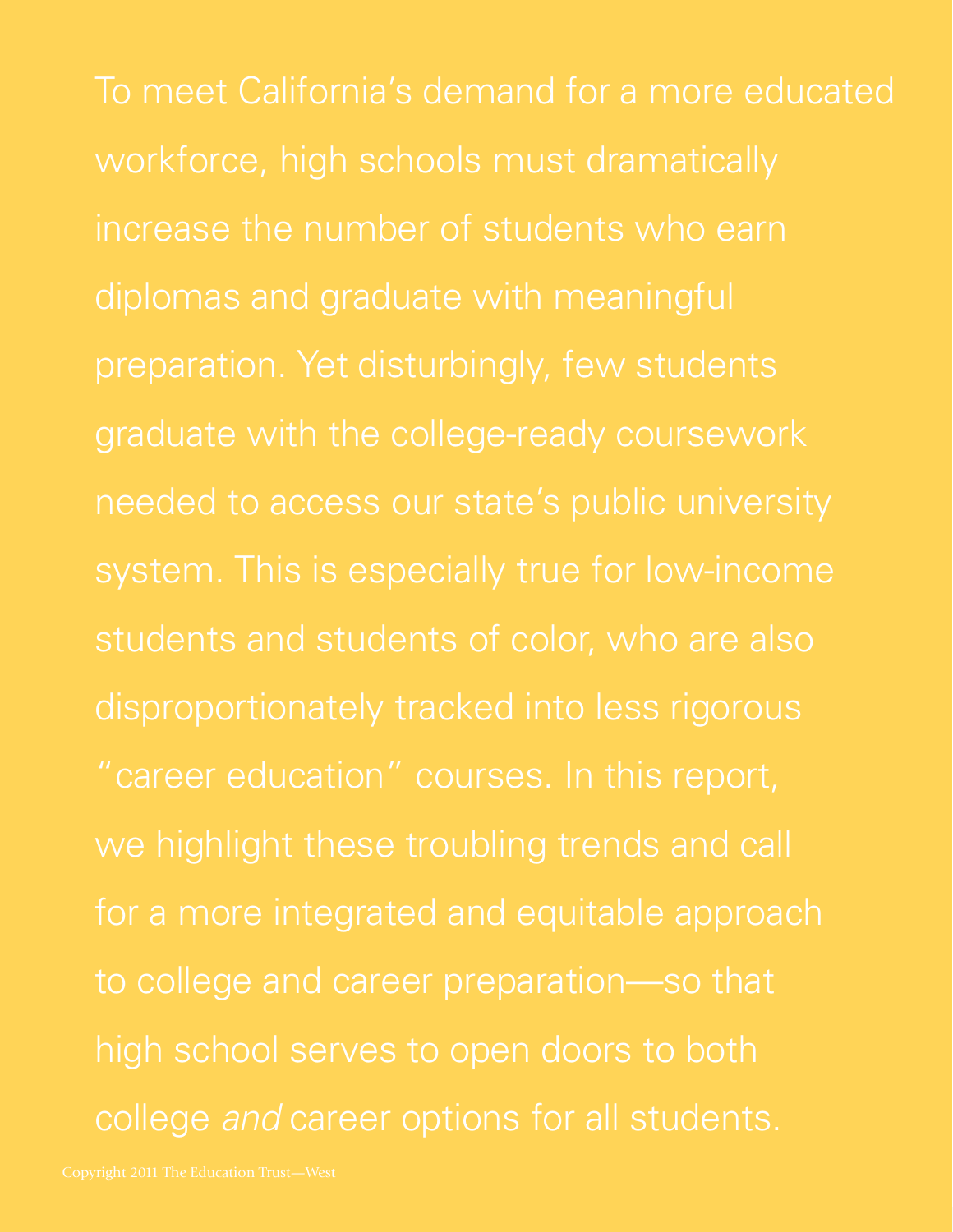## **Unlocking Doors and Expanding Opportunity:**

Moving Beyond the Limiting Reality of College and Career Readiness in California High Schools

alifornia's prosperity has long depended on the quality of its workforce, yet California's high schools are falling short when it comes to the quality of its workforce, yet California's preparing students for college and careers. Indeed, just three quarters of students earn a high school diploma, and those who do graduate often lack genuine college and career options.

This is especially true for the state's Latino and African-American students, who comprise 60 percent of the state's public school population. Only six out of every ten Latino and African-American students who enter our high schools actually graduate. Of these graduates, less than a quarter complete the coursework necessary to apply for admission into a fouryear public university in California.

If these statistics weren't dismal enough, the data on college success is just as alarming. For both Latino and African-American students, college admission doesn't guarantee success. Six-year graduation rates in the California State University (CSU) system top out at 38 percent for African-American students and 45 percent for Latinos.<sup>1</sup> In the University of California (UC) system, barely three quarters of Latino and African-American students graduate in six years.<sup>2</sup> And in the state's community colleges, less than a third of Latino and African-American students who showed intent to transfer to a four-year college actually transferred, even after six years.<sup>3</sup>

At the same time, there has been a dramatic ten-year decline in the employment rate among teens and young adults.4 For those who do find their way into the workplace, employers are increasingly demanding advanced levels of preparation. Jobs once thought of as "blue-collar" now require a rigorous academic foundation. Automotive technicians, plumbers, manufacturers, and the building trades require "college-track" levels of physics and mathematical skills, not to mention strong English literacy.<sup>5</sup> And these days, much of the training for these occupations takes place in two-year colleges.

To fill workplace needs over the next two decades, California will need one million more college graduates.<sup>6</sup> These graduates are especially needed in high-growth job sectors like business, arts and design, healthcare, and transportation which now either require or have dramatically increased their proportion of college-educated workers and are projected to employ greater numbers of workers with bachelor's degrees.<sup>7</sup>

To respond to these needs, California's high schools must dramatically increase not only the number of students who are earning diplomas, but the number of students who are graduating with meaningful preparation. This means ensuring that students have the skills, knowledge, and coursework necessary to access college and career opportunities. And it means eliminating the systematic tracking that exacerbates differences among student subgroups, whereby low-income students and students of color receive less rigorous coursework, leading to inferior educational outcomes and fewer career opportunities.

Luckily, there is a fresh groundswell of commitment to high school reform in California and across the country, with educators and policymakers committed to expanding college and career readiness. "Linked Learning" is one such effort. When implemented in keeping with its vision, it promises to increase graduation rates and prepare students for both college and career options by offering an engaging, relevant, and rigorous course of study—one that includes college-preparatory coursework, challenging technical courses, work-based learning opportunities, and supplemental services to support students. But for the Linked Learning approach to work, our high schools must be prepared to open doors to both college and career options for all students versus the traditional practice of closing one door to open the other.

This shift will require two important steps:

1. A commitment to *college* preparation that is not yet seen in districts across the state, as this report will demonstrate. In the following pages, we draw upon findings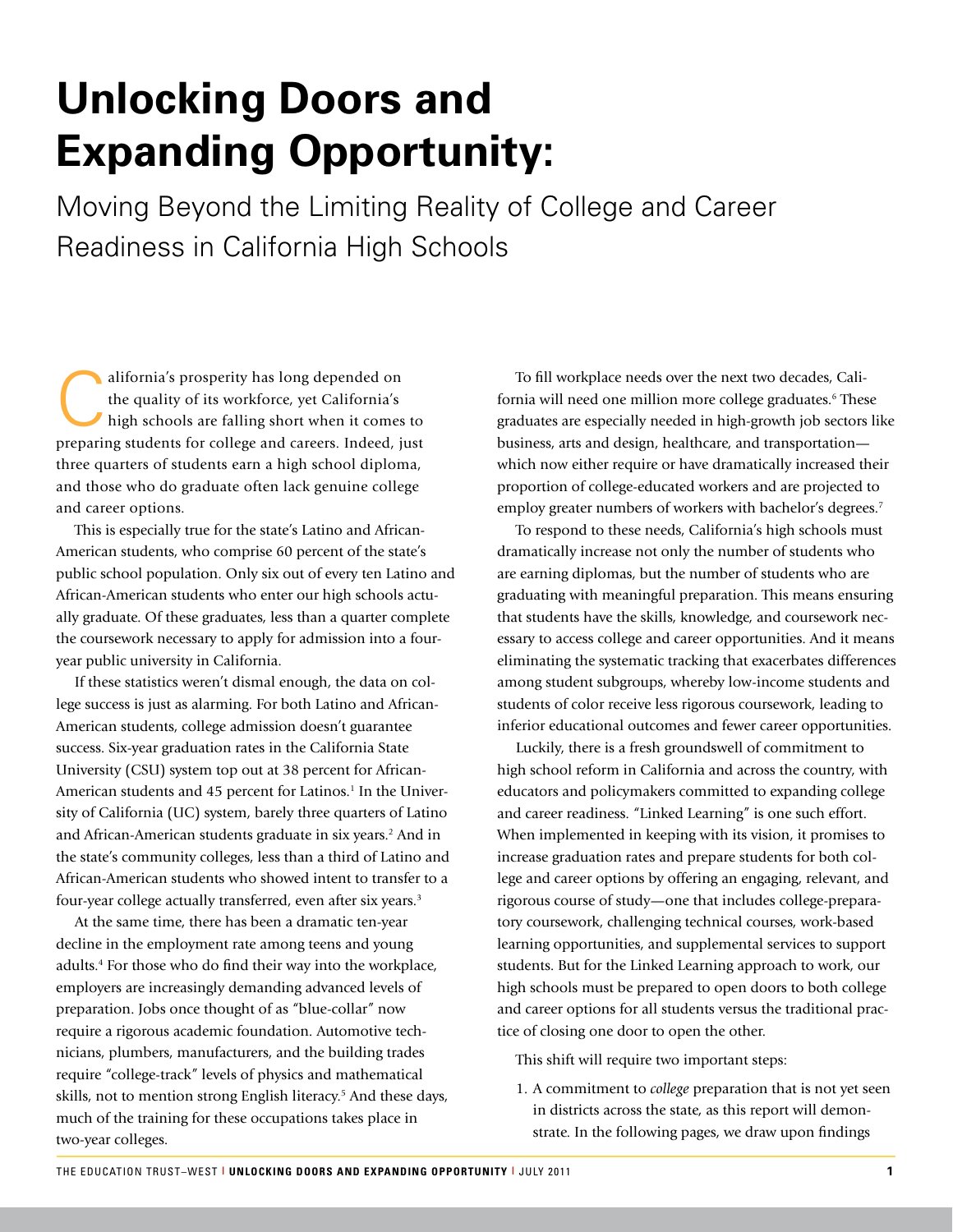from district-level high school transcript analyses conducted by The Education Trust—West (ETW) over the past six years to demonstrate that overall levels of access to and success in college-ready coursework are far too low, especially for low-income students and students of color.

2. A new way of thinking about *career* preparation—one that raises the bar for the level, rigor, and relevance of coursework students are accessing, regardless of what they plan to do after high school. The data in this report show that few students are currently receiving a truly integrated college-ready and career-ready education, and that "career education" is often a less rigorous option targeted disproportionately at low-income students and students of color.

By reframing college and career readiness in these terms and making a commitment to equity in opportunity, we can ensure that all high school graduates in California have the skills, knowledge, and coursework needed to unlock all of the doors in front of them.

### **UNLOCKING DOOR ONE: COLLEGE READINESS**

In California, not every student who earns a high school diploma may apply to a state four-year university. This is because the UC and CSU systems require students to complete a set of college-preparatory courses, called "A through G," in order to apply for admission. Statewide, only 35 percent of high school graduates completed this sequence with satisfactory grades in 2009, with just 27 percent of African-American and 26 percent of Latino graduates achieving A-G eligibility.

Offering A-G to all students and making it the default graduation requirement would greatly expand the number of high school students graduating college-eligible and college-ready. Twenty other states and the District of Columbia have already adopted college-ready graduation requirements and curricula.<sup>8</sup> While California has failed to do so at a statewide level, dozens of school districts have raised expectations for students by adopting A-G as their standard high school curriculum.

#### **About The Education Trust—West's**  *Educational Opportunity Audit* **and** *Blueprint for Action*

Over the past six years, ETW has partnered with nine districts to document baseline levels of A-G access and completion through an "audit" of student transcripts in order to create a "blueprint" for implementing college-ready graduation requirements and curricula. The results of these partnerships offer insight into existing levels of college eligibility and readiness in California. In this section, we highlight findings from a sample of these districts, focusing on the overall levels of access to and success in A-G, as well as the district practices that have contributed to these outcomes.

The process includes two distinct parts:

- **1. An Educational Opportunity Audit,** beginning with an analysis of recent graduates' transcripts. Through this analysis, ETW exposes patterns of course-taking that exist for subgroups of students, identifies the barriers preventing students from accessing college-ready curriculum, and highlights the interventions, if any, in place to keep students from failing. In addition, we analyze master schedules and district policies, and we speak with school and district staff, parents, and students through a series of focus groups. Together, these research activities provide powerful insights into the educational journeys of students through high school and the variable experiences of groups by ethnicity, class, language, and disability status.
- **2. A Blueprint for Action** process through which district and school leaders work with teachers and community stakeholders to explore the findings from the audit process and address ETW's recommendations. With technical assistance from ETW, they work to develop a blueprint for implementing a college-ready and careerready curriculum for all students. The blueprint is the action plan that details the steps necessary to transform course-taking patterns so that all students can enroll in the full complement of A-G courses. It addresses a broad range of issues ranging from district and school policies and procedures, facilities and finance, staffing, curriculum, and support services.

Below, we share findings from our five most recent district partnerships, with a focus on students' course-taking pathways, gaps in opportunity associated with access to coursework, and gaps in achievement associated with success in those classes. These gaps function as barriers to postsecondary opportunity and success.

These five districts range in size and location throughout California, from large urban to small suburban. They include districts with both high and low concentrations of students of color and low-income students. (See Table 1.) As such, they represent a cross-section of California and therefore offer insight into patterns that may be seen statewide.

#### **TABLE 1: Characteristics of the five districts included in our analysis**

| <b>District</b> | Number of<br><b>Students</b> | Low-income<br><b>Students</b> | Latino<br><b>Students</b> | African-American<br><b>Students</b> |
|-----------------|------------------------------|-------------------------------|---------------------------|-------------------------------------|
| А               | $<$ 20,000                   | 23%                           | 26%                       | 2%                                  |
| B               | 20,000-50,000                | 70%                           | 39%                       | 33%                                 |
| C               | $<$ 20,000                   | 42%                           | 47%                       | 3%                                  |
| D               | 20,000-50,000                | 79%                           | 94%                       | $0\%$                               |
|                 | >100.000                     | 65%                           | 46%                       | 12%                                 |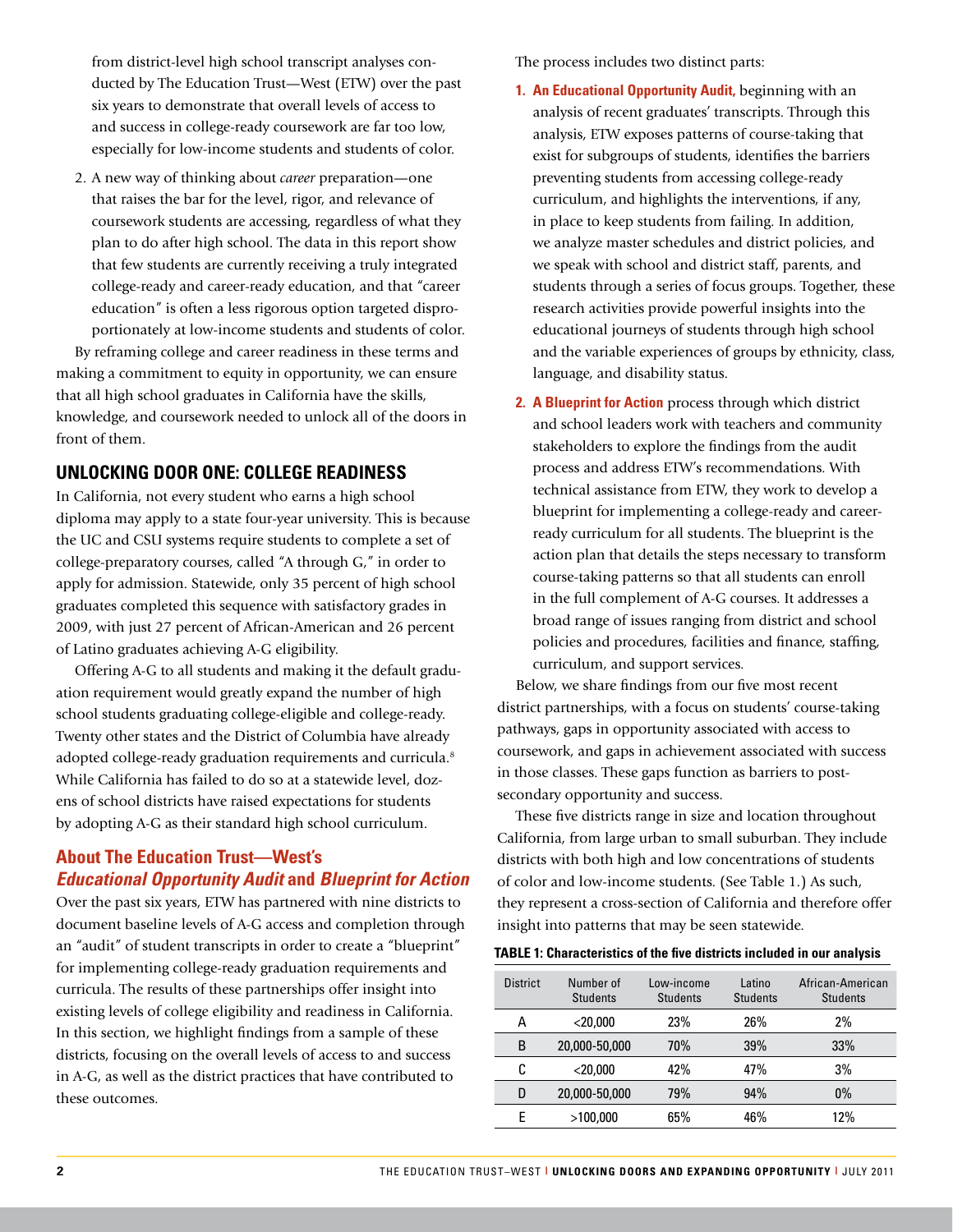#### **Educational Opportunity Audit Sample and Methods**

#### **Sample of Districts**

In this report, we conduct a meta-analysis across five of the nine districts with whom we have conducted an Educational Opportunity Audit (EOA). These five were selected because they represent the most recent partnerships; each of these audits was completed between 2008 and 2010. Together, this analysis is representative of over 11,000 senior transcripts.

#### **Methods**

To determine the level and extent of college and career preparation for high school graduates, ETW reviewed the complete high school transcripts of one cohort of seniors in each of the sample districts. In addition, we reviewed the course of study, master schedules, and other relevant documentation from the sample school districts and high schools.

In three of these districts, ETW reviewed physical paper transcripts, and in two districts we analyzed electronic transcript data. The transcript analysis allowed us to assess course-taking patterns of students, disaggregated by subgroup; levels of access to intervention classes; and district-level barriers and obstacles preventing a student from accessing or completing the full UC/CSU A-G course sequence. For example, a barrier can be simply the lack of access to or enrollment in an A-G course, or it can be a grade lower than C, which prevents the student from receiving A-G "credit" for that class.

Along with quantitative transcript analysis, the EOAs included multiple focus groups, surveys, and individual interviews with district staff, school staff, parents, and students. These research activities provided data that allowed us to further understand trends identified through our transcript analysis and set the stage for district and school-level planning to improve rates of college and career readiness.

#### **College-Readiness Findings from ETW's Audits**

In a recent report by the Harvard Graduate School of Education's Pathways to Prosperity Project,<sup>9</sup> the authors argue that the poor outcomes of Latino and African-American students in the nation's schools could be traced to an over-emphasis on college-preparatory or "college for all" standards and curricula. The authors seek to make the case that this emphasis on college preparation has robbed students of the opportunity to learn career-preparatory skills in high schools, leading to mass disengagement from learning.

In contrast, the overarching finding from our work at the district level is that, on a practical level, school districts have not been committed to a "college for all" strategy. Indeed, both ETW's district-level work and statewide data on college eligibility among graduating seniors demonstrate that too few students, particularly students of color and low-income students, are provided access to or the opportunity to succeed in college-preparatory courses.

One of the initial findings from our district-level work was the clear misalignment between district graduation requirements and the A-G requirements. Districts expect less of their students, in terms of course completion, than the UC and CSU systems, especially in math, foreign language, science, and visual and performing arts. While there was some variation among the districts, most did not require Algebra II, and most required fewer world language courses than the state's public university systems.

With districts requiring fewer high-level courses than the state's universities, it is no surprise that many students never take the courses required to be UC/CSU eligible. In the five sample districts, less than two-thirds of graduating seniors took the necessary A-G courses. These rates of "access" ranged from a low of 37 percent to a high of 67 percent.

Since UC/CSU eligibility is predicated on both taking the courses and maintaining at least a C average, rates of "success" in the college-ready course sequence are even lower. The rates of seniors graduating with the necessary grades and coursework to even apply to a four-year California public university ranged from 24 to 60 percent.

Sadly, African-American and Latino students were less likely to access and succeed in these courses than their white and Asian peers. (See Figure 1.) For example, Latino students' success rates ranged from 21 to 35 percent, while between 20 and 63 percent of white students took and passed the necessary classes. The statistics are even more troubling for English learners and students with disabilities. For English learners, the high point of access was 16 percent and low point, zero percent. For students with disabilities, districts across the board displayed both limited access and near non-existent success, with between zero and 18 percent of students accessing and passing the A-G sequence.

Even within districts, there were significant differences



#### **FIGURE 1: Percent of students, by district and race, taking and passing the A-G course sequence**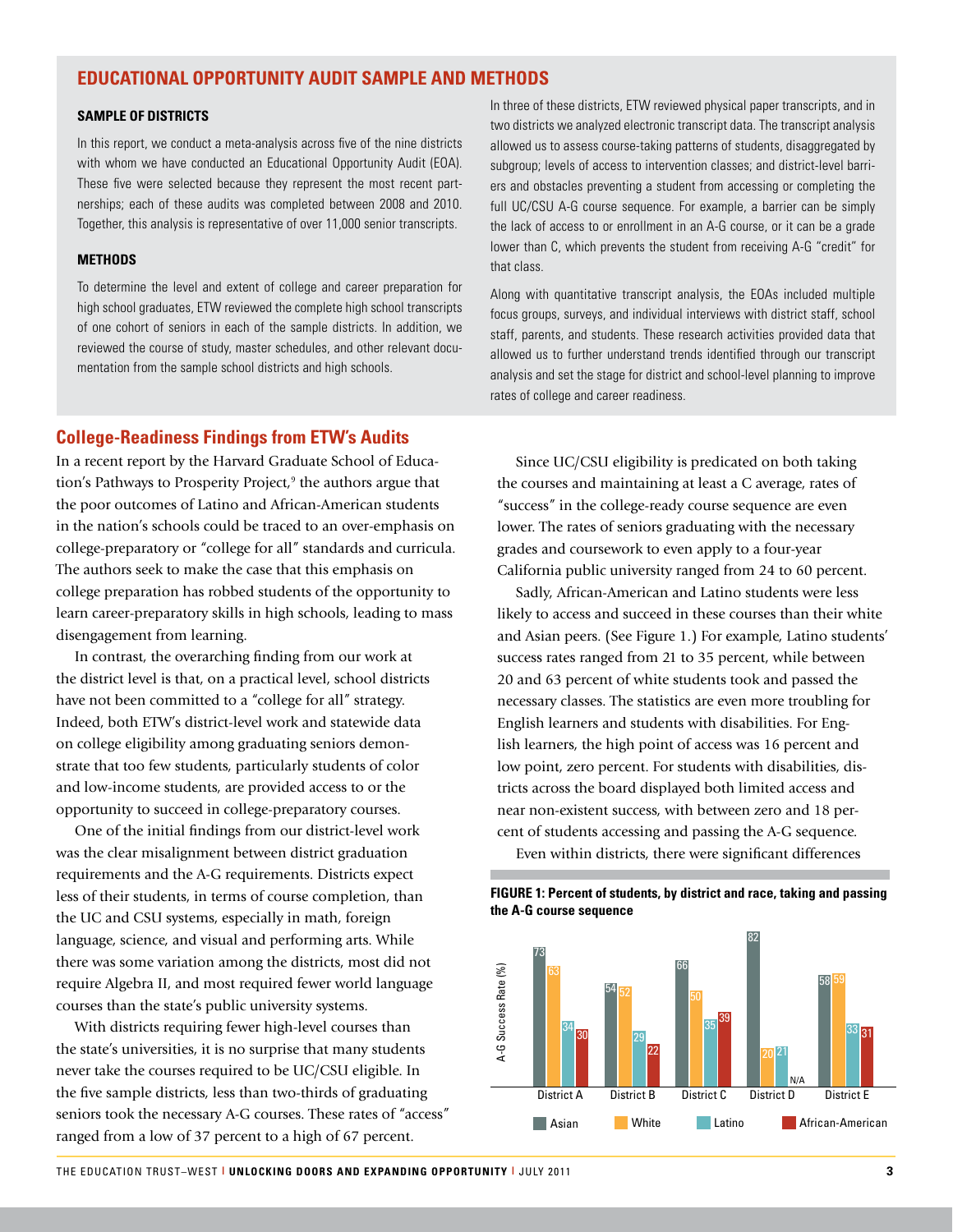

among schools. Figure 2 illustrates the broad variation in success in the two school districts studied with the largest number of high schools. In these districts, the variance among schools in the percent of students taking and passing college-ready coursework implies that the "choice" of high school can have serious, life-long implications.

Consider, for example, two schools: School 2 and School 14, both in District B. Both have a similar student population. In fact, school 14 has a higher concentration of low-income students. But it also had a higher A-G completion rate (60 percent versus 20 percent), demonstrating that better outcomes are possible in schools that are truly committed to ensuring all students have access to rigorous coursework and college opportunity.

#### **ETW's Audits Uncover Sources of Unequal Outcomes**

The student outcomes highlighted above are deeply rooted in choices made about policies and practices at the district, school, and classroom levels. Through our analysis of student transcripts, master schedules, and district policies, as well as through our interviews with district administrators, school staff, students, and parents, we have been able to identify many of the factors preventing students from completing the A-G sequence. Each of these factors is discussed below.

- **• Master Schedule and Placement Barriers:** Master schedules drive the instructional opportunities available to students. In the districts we studied, master schedules are often constructed in ways that limit rather than expand opportunities. For example, a student who wants to take both Chemistry and Spanish 2 may be prevented from doing so because both classes are offered at the same time. In addition, counselors often play a critical role in either directing students toward rigorous coursework, such as Advanced Placement (AP), or in pointing them toward less rigorous classes that may not meet A-G requirements. Further, struggling students are typically placed in the largest classes with novice teachers, and non-college-bound students are often placed in a hodgepodge of Career Technical Education (CTE) and "filler" courses, preventing them from accessing the course sequences that would constitute true career pathways.
- **• Grading Practices:** School-level grading practices have a major impact on students' ability to achieve UC/CSU eligibility. One D or F grade in a single course can prevent a student from completing the A-G sequence. Our partner districts displayed a broad variation in grading practices, with few standards in place for how teachers assign grades. Further, we consistently found insufficient opportunities to remediate D grades in order to maintain A-G eligibility. In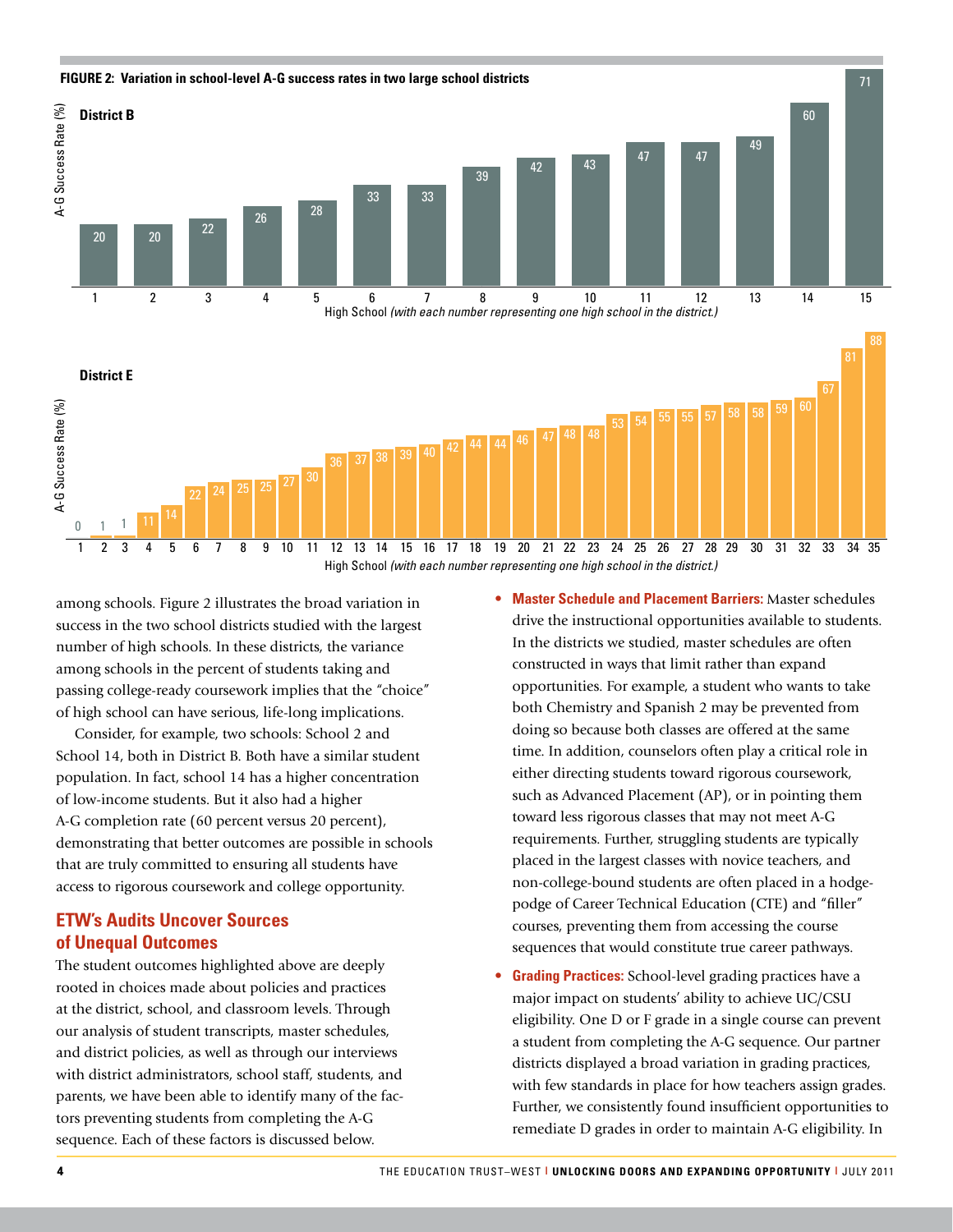one district, over 1,500 students failed to complete the A-G sequence because of one D or F grade during their high school career.

- **Few Systematic Interventions:** In order to prevent students from falling behind or failing coursework, schools and districts must offer targeted, structured intervention opportunities. Unfortunately, most districts offer insufficient interventions. These generally do not support streamlined credit recovery and are rarely embedded in the master schedule. For example, students who fail a course required to meet the district's graduation requirements will often simply repeat the same class two or three times before passing, instead of being placed in an accelerated program that would better meet their individualized needs. These "serial repeaters" are often found in Algebra I, a core A-G course. When these students finally pass the Algebra coursework, they are often then dropped into less rigorous math classes to complete the credits required for graduation. Furthermore, even when credit recovery is available, students are often not placed into these streamlined courses until their senior year.
- **• Poor Articulation between School Levels:** In most cases, districts fail to provide a clear articulation among the elementary, middle, and high school levels. They rarely invest resources in areas such as curriculum mapping, backward planning, and standards alignment. Districts consistently fail to share high school data—such as student achievement, attendance, and attainment information with middle and elementary school leaders. Without this information, it is impossible for principals to collectively identify and target student areas of need. This is particularly important in English Language Arts and math, as poor performance in core academic areas limits students' ability to access the higher level coursework necessary for college and career readiness. In addition, Latino, African-American, and low-income students who are academically ready rarely have access to the advanced coursework in middle school that would allow them to pursue high-level coursework in high school, including AP and International Baccalaureate (IB) courses or dual enrollment opportunities.
- **• Lack of Senior-Year Rigor:** We found a consistent lack of senior-year rigor for many students. For example, college-bound students who have already passed the core A-G requirements prior to their senior year often fail to enroll in a challenging course load, even though research indicates that students are more likely to excel and persist in college when they take rigorous capstone classes as seniors. The same holds true for

non-college-bound students. Often the district requirements for graduation are so minimal that seniors have almost nothing left to take, resulting in schedules composed of inconsequential classes.

**• Persistence of Tracking:** Our analysis of course-taking patterns reveals two common tracks: college-preparatory and a "regular" course of study. In most cases, if students start high school in a non-college-preparatory track, they rarely move up, even when they do very well. If they start in a college-preparatory track and struggle, they tend to be dropped down into a regular track and never reappear. In all cases, low-income, African-American, and Latino students are disproportionally represented in the lower track while white and Asian students are disproportionally represented in college-preparatory, AP, and honors classes.

#### **UNLOCKING DOOR TWO: CAREER READINESS**

For many students, a four or two-year college education provides a traditional pathway to a career. For many others, the transition to the workplace comes soon after high school, either immediately or after a short period of additional postsecondary education or training. Without readily available data documenting the transition of students from high school to the workforce, it is hard to be sure how well California's high schools prepare students to make this transition. With California still years away from a longitudinal, interagency data system, one approach is to look at levels of preparation, documented by course-taking patterns.

While the A-G course sequence documents the level of academic preparedness students need to apply to a state four-year college, a commensurate career-ready definition is not available. However, the state *has* formally defined "career pathways" as sequences of CTE courses in 15 major industry sectors that describe career preparation in a given field. While there is little evidence to determine whether these pathways truly lead to career readiness and positive labor market outcomes, we nonetheless consider the completion of a career pathway to be a directional indicator of readiness for the workplace.

The Education Trust—West has conducted limited assessments of CTE as part of its Educational Opportunity Audits and plans to further explore this area going forward, looking closely at schools and districts that have implemented models linking college and career preparedness. Here, we share findings gleaned from the five district partnerships discussed above. While none of these districts had yet implemented a district-wide career pathway or career academy approach, they provide useful insights into baseline levels of career preparation in California districts.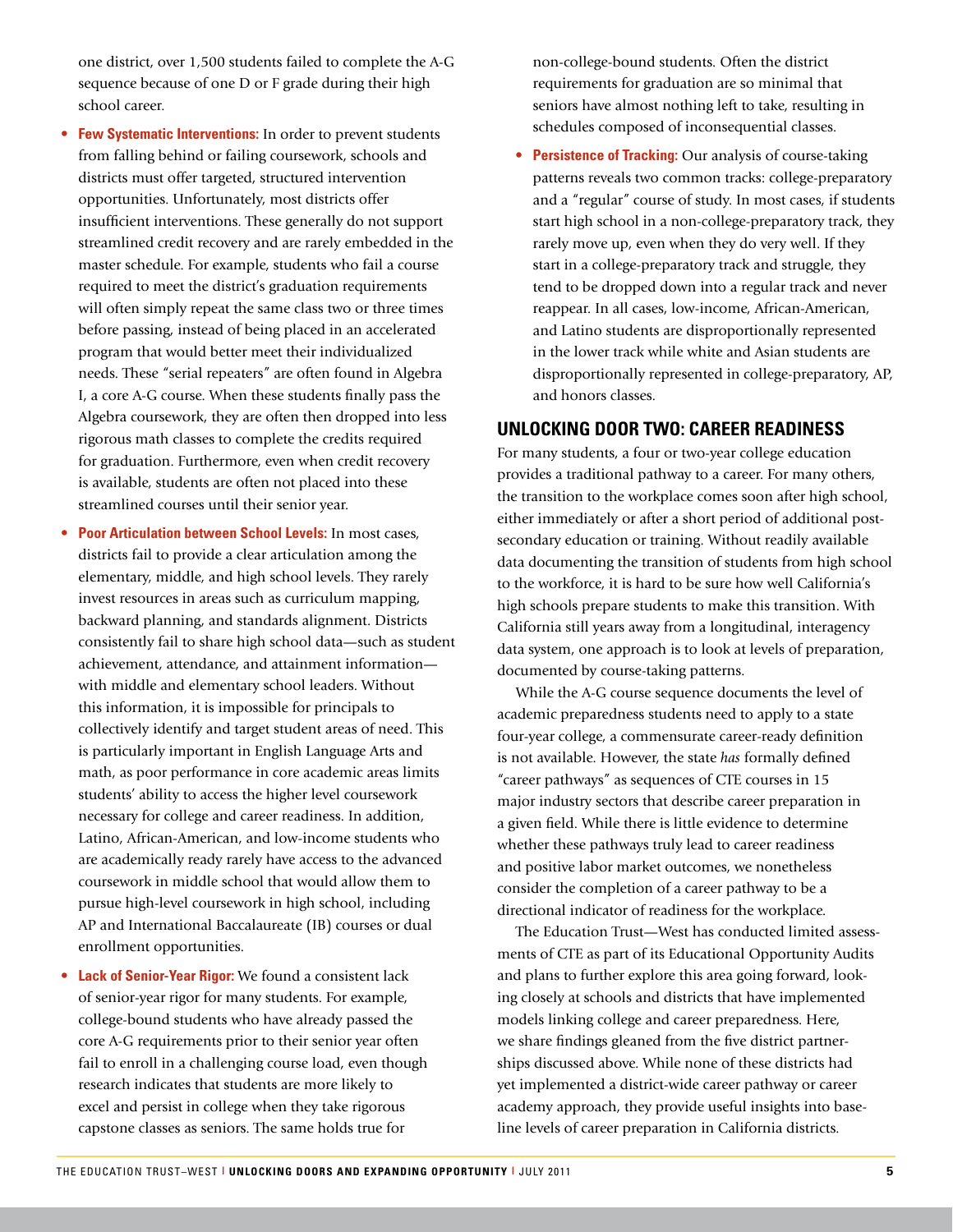**TABLE 2: Career and technical coursework from three selected student transcripts** 

| Student      | 9 <sup>th</sup> Grade                                                                       | 10 <sup>th</sup> Grade                                    | 11 <sup>th</sup> Grade                                  | 12 <sup>th</sup> Grade                               |
|--------------|---------------------------------------------------------------------------------------------|-----------------------------------------------------------|---------------------------------------------------------|------------------------------------------------------|
| А            | 1. Nutrition and Fitness<br>2. Computer Applications in Business 4. Machine Tool Technology | 3. Accounting 1<br>5. Small Animal Care and<br>Management | 6. Computerized Graphic<br>Design                       | 7. Business Environments<br>8. Multimedia Production |
| <sub>B</sub> | 1. Computer Applications in Business 2. Transportation Technology                           | 3. Digital Electronics                                    | 4. Website Design<br>5. Journalism<br>6. Family Studies |                                                      |
| C            | 1. Food Preparation and Nutrition<br>2. Career and Life Management                          | 3. Business Law                                           |                                                         |                                                      |

#### **Career-Readiness Findings from ETW's Audits**

Although our Educational Opportunity Audits focused primarily on college-preparatory coursework, our analysis of student transcripts revealed additional patterns in coursetaking—including participation in CTE courses and career pathways. Across the sample of five districts, we found that students of color and low-income students were more likely than other students to take career and technical education courses. However, rather than completing a sequential series of courses within one industry sector pathway (e.g., Media and Design Arts or Human Services, among many others) that results in a specific certificate or acknowledgement of pathway completion, many of these students tended to be enrolled in a number of disjointed CTE courses.

In Table 2, we display the career and technical coursework found on three selected student transcripts. Student A completed a *Media and Design Arts* pathway by taking *Computer Applications in Business, Computerized Graphic Design,* and *Multimedia Production*. Student A also took a number of other disconnected courses that did little to build out this pathway, such as *Small Animal Care and Management*. Students B and C, on the other hand, dabbled in a number of CTE courses without completing a full pathway.

So while many students accessed CTE courses, including a number that appear to be rigorous, rarely were they receiving a meaningful level of career preparation. This is troubling because African-American, Latino, and low-income students were less likely to take A-G courses, resulting in a large number of students graduating neither college-ready nor career-ready.

#### **Troubling Implications for Students of Color and Low-income Students**

With low-income, Latino, and African-American students more likely to take CTE courses, and less likely to take A-G courses, a troubling picture of tracking emerges. While white, Asian, and more affluent students often take the A-G courses necessary to open doors to college, California's low-income

students and students of color are often tracked into less rigorous courses and CTE programs. These courses are usually not sufficiently sequenced to foster real workplace skill development. As a result, students too frequently leave high school with neither college nor career options.

#### **COLLEGE AND CAREER PATHWAYS IN ONE SCHOOL DISTRICT**

To better understand this system of tracking and levels of college and career readiness, we further analyzed course-taking data for one of our partner districts, focusing on a single cohort of over 6,000 students from the 2009 senior high school class. We chose this district because it is the one for which we had the most complete electronic transcript data.

Using this data, along with the district's Course of Study manual, we were able to group CTE courses by industry sector, career pathway, and course level (i.e. whether the course was foundational, intermediate, or capstone). CTE courses that are part of Regional Occupancy Centers and Programs (ROCP) courses of study were included. After coding courses, we were able to identify the courses and sequences attempted and completed by each student. This transcript analysis allowed us to identify four groups of students:

- 1. Students who accessed and completed the A-G course sequence;
- 2. Students who entered and completed a focused CTE pathway;
- 3. Students who completed neither; and
- 4. Students who graduated having completed both a CTE pathway and the A-G sequence. (This last group of students would theoretically have graduated both college and career-ready.)

Although this district offers more CTE courses and welldesigned career pathways than most, the evidence from our Educational Opportunity Audits suggests that the overall trends and patterns in this district are representative of what is found across all of our partner districts, and likely statewide.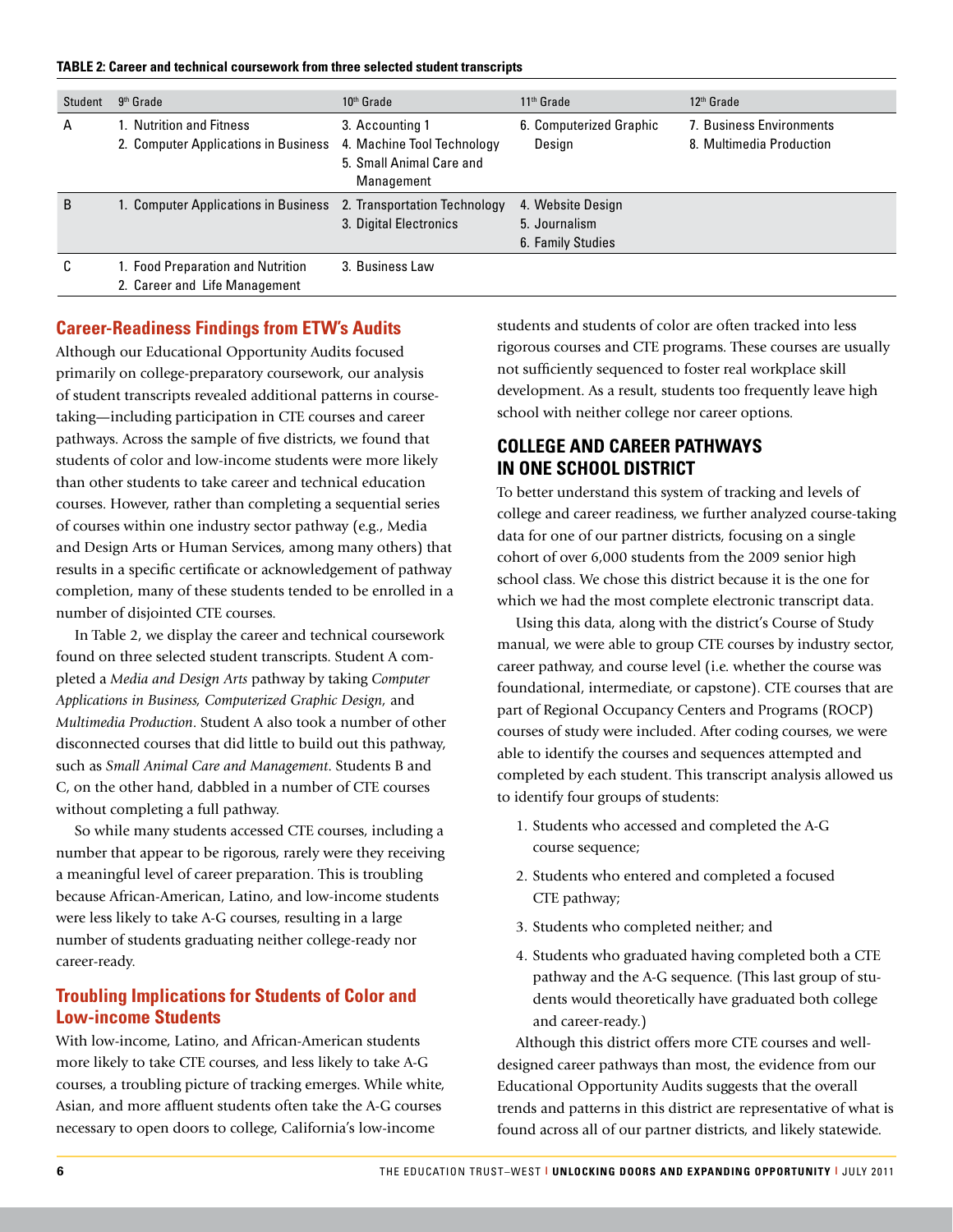Nearly all students in this district (97 percent) took at least one CTE course, with the average student taking six CTE courses. Given that many common electives such as Career and Life Management fall under the umbrella of CTE, these high rates of access make sense. However, far fewer students, 68 percent, completed what the district defines as a foundation-level course series. Completion of a foundationlevel course series (e.g., both *Computer Applications in Business 1 and 2*) can be an indicator of some level of commitment to or interest in a given field of study; these students have moved beyond the "sampler" approach to course-taking. A smaller group of students, 37 percent of the senior class, also took a more advanced course offering in the same pathway. In addition to the foundation-level series, this group of students had access to and enrolled in an intermediate or capstone-level course. Finally, 22 percent of the seniors took the courses necessary to successfully complete a full pathway.

However, of these pathway completers, only a fraction also completed the A-G course sequence. In fact, just 8 percent of students in the district completed both a CTE pathway and A-G. With 39 percent of students completing A-G without completing a CTE pathway, and 14 percent completing a pathway without also earning UC/CSU eligibility, it is evident that the majority of the district's students are likely to complete either a career-readiness or college-readiness course of study, but rarely both. (See Figure 3.)

We further examined which students were likely to fall into these tracks. The most common pathway for graduating Latino students was one of partial or minimal preparedness, with nearly half (48 percent) of Latino students having completed neither a college nor career-ready set of courses. The most common pathway for white students, on the other hand, was a college-preparatory one. Over half of white students completed the A-G requirements. (See Figure 4.)





Less than 1 in 10 students completed both A-G and a CTE pathway



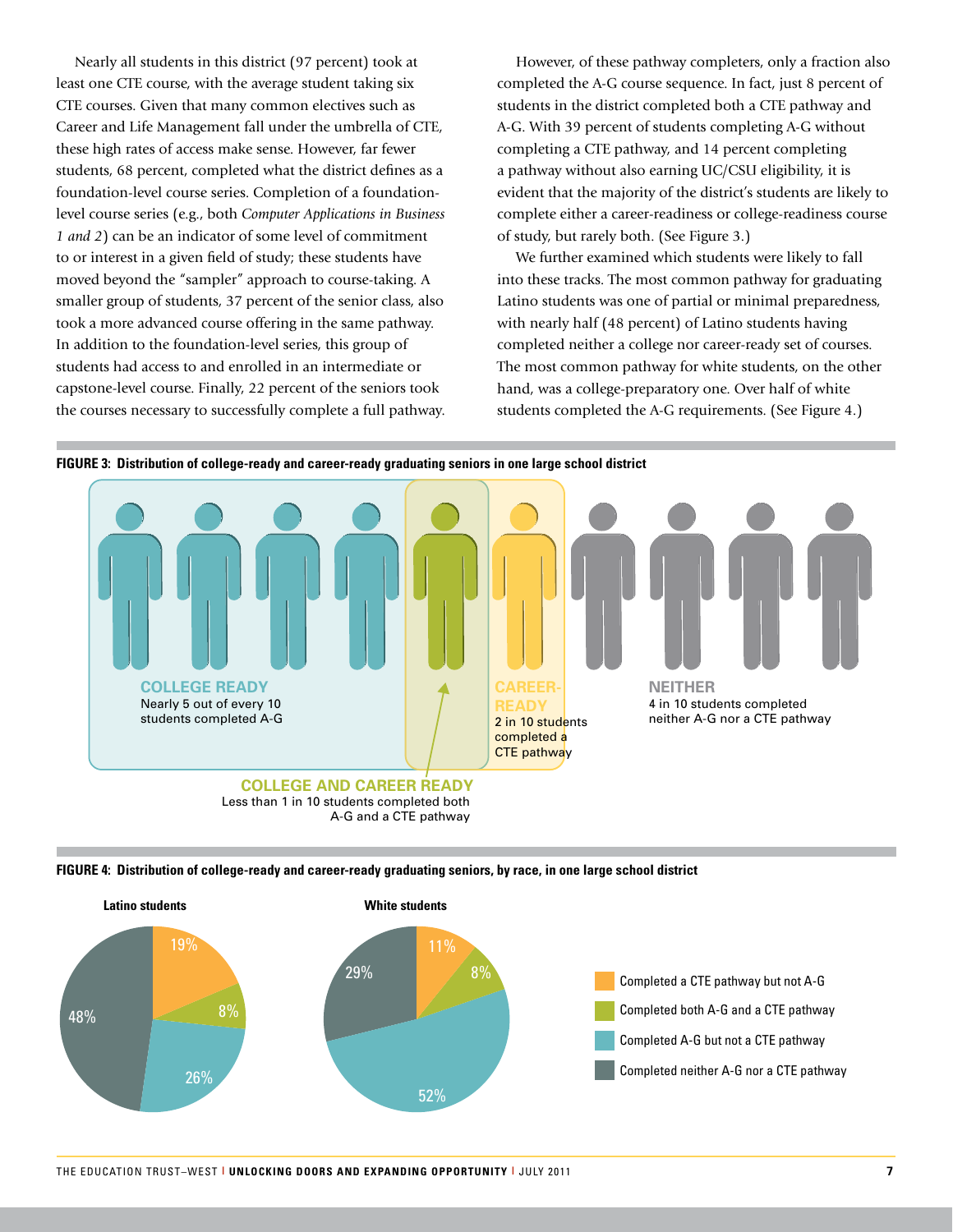When we disaggregate the data by student free or reducedprice meals eligibility, a proxy for income, similar patterns emerge. Only 29 percent of those who completed A-G alone were low-income. Half of low-income seniors graduated without completing either a CTE pathway or the A-G course sequence.

These patterns suggest that some students—namely, students of color and low-income students—are overwhelmingly leaving high school prepared for neither college nor a career. There is clear evidence of tracking, with African-American, Latino, and low-income students far less likely than their more affluent, white, and Asian peers to take and complete A-G courses, but more likely to be tracked into CTE courses, albeit rarely into meaningful course sequences. Although the small number of pathway completers may be prepared and eligible for certain careers, they are also less likely to have the option to apply to a four-year college. Indeed, even in a district which has made a strong commitment to meaningfully constructed career pathways as part of its reform strategy, the overall patterns suggest that most students do not complete specific pathways, and very few are completing both the A-G sequence and a career-ready course of study. Put simply, the minimum curriculum in which most students are enrolled does not provide them with the skills and knowledge needed for college or career options after high school.

#### **UNLOCKING BOTH DOORS: COLLEGE AND CAREER READINESS**

Our district engagements have led us to two primary findings. First, students of color and low-income students are less likely to be college-ready than their more advantaged peers, with levels of college readiness far too low across the board. Second, the students who are unprepared for college are also unlikely to be meaningfully prepared for careers. These findings point toward a troubling reality: too few students, particularly students of color and low-income students, are graduating from high school with viable post-secondary options. In a state that needs its high school graduates to be better prepared than ever before, it is abundantly clear that we must approach college and career readiness from a new direction.

Moving forward, high schools must focus on integrating college and career pathways that expand rather than limit students' options. No longer should it be acceptable to sort and track some students into lax, fragmented courses of study, particularly those that include a smattering of poorly connected CTE courses. CTE courses alone are not sufficient and must be paired with a rigorous academic focus within a focused pathway of study. Linked Learning is one approach that commits to do just this.

#### **The Promise of Linked Learning**

Linked Learning, formerly known as "Multiple Pathways," has generated a great deal of interest based on the approach's promise to offer students a truly integrated option, with its goal of preparing high school graduates for both college and careers. Linked Learning's basic premise is that high schools can offer a variety of rigorous and meaningful pathways that engage students in learning, but with these paths ultimately meeting at the same destination. The research on Linked Learning is limited, but the four decades of research on "career academies" provide cause for cautious optimism for this new movement: studies have found that career pathways that link learning with student interests and job preparation can lead to higher overall graduation rates, increased college enrollments, and higher earning potential.<sup>10</sup> (See sidebar for more information on the history of career academies and Linked Learning.)

Linked Learning is, by design, a flexible approach that can be delivered through a variety of models, including themebased small learning academies, career academies that offer every student exposure to an industry sector (e.g., the health professions), and traditional high schools that offer a number of career pathway programs. Regardless of the delivery mode, each Linked Learning site embraces four guiding principles: (1) preparing students for both post-secondary education and career success; (2) leading students to the full range of post-secondary opportunities, including two-year and fouryear colleges, certification programs, formal job training, the military, and so on; (3) connecting academics to real-world applications, so that core academic subjects are taught in a way that integrates authentic problems and situations; and (4) improving student achievement and attainment.

Though appealing, the Linked Learning reform strategy is in the early stages of development and implementation in California districts. Therefore, the effectiveness, scalability, and potential of this approach to result in greater equity, improved student academic achievement, and college and career access and success have not yet been determined—although a number of researchers have and continue to explore its potential.<sup>11</sup> Through rigorous evaluation, the state and researchers should seek to answer critical questions such as:

- Does Linked Learning effectively engage and motivate students, while also offering a rigorous academic core?
- Does Linked Learning expand career and college opportunities for all students?
- Does Linked Learning contribute to improved student outcomes for all students, including increased achievement, increased graduation rates, and greater access to post-secondary opportunities?
- Does Linked Learning lead to greater success in college and careers?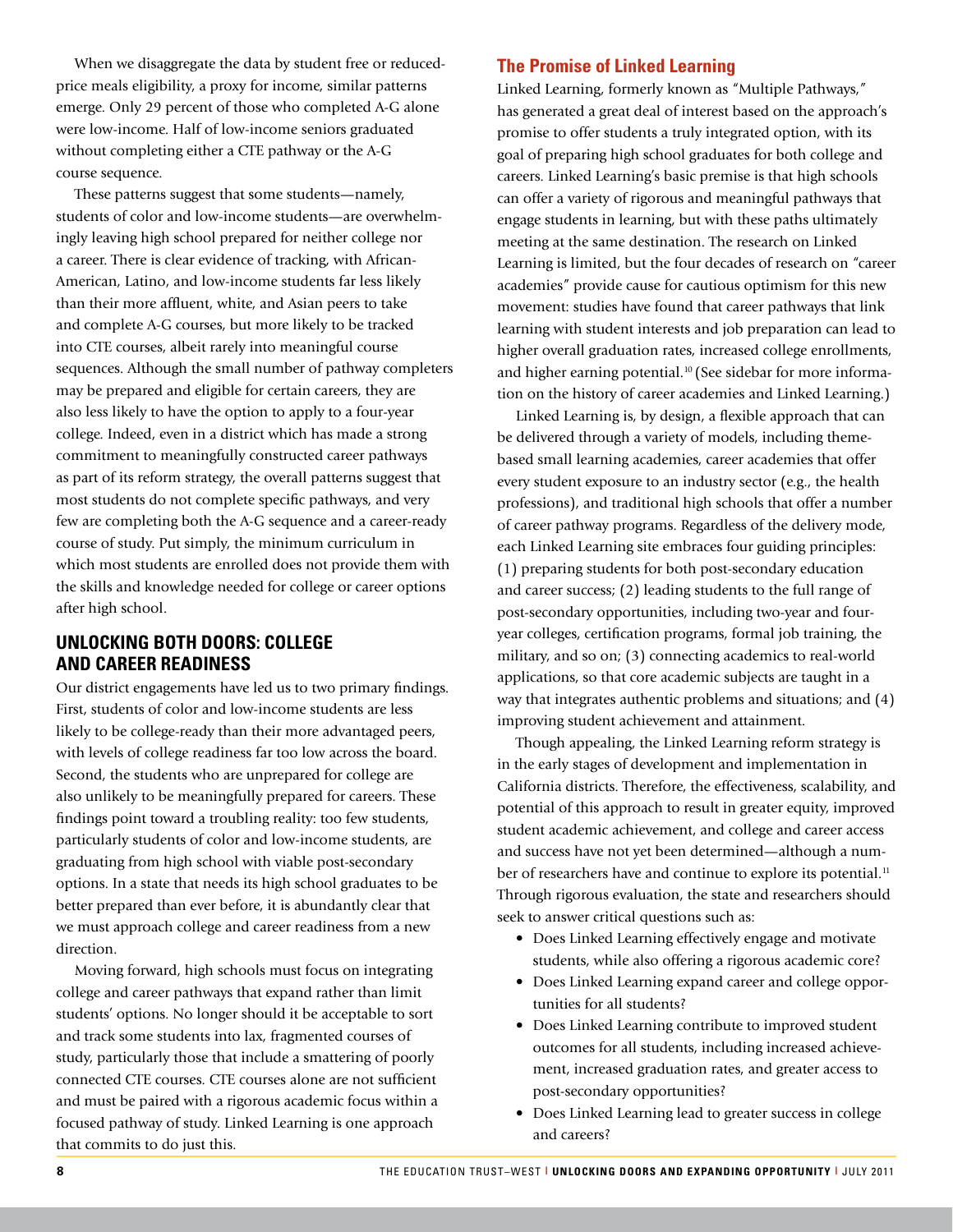#### **From Career Academies to Linked Learning: The History of the Movement**

More than forty years ago, the "career academy" movement was born in Philadelphia in order to offer students a career-themed high school experience. The first career academies made their way to California in 1981. Today, approximately 800 of these academies are in operation in California, with 500 of those recognized as California Partnership Academies (CPA)—small learning communities, typically operating as schools-within-a-school. These academies and today's diverse array of career pathway programs are intended to prepare high school students for careers and a full range of post-secondary options after high school by integrating rigorous academic concepts into the content of the technical coursework. Many, including the CPAs, also include active business and post-secondary partnerships.

A number of evaluations have contributed to a growing body of research on the effectiveness of career academies, with the most rigorous and influential of these suggesting that career academy students experienced significant gains in employment and earnings, along with high graduation rates and post-secondary attainment.<sup>12</sup>

Linked Learning, supported by the James Irvine Foundation, is an approach that has been formally recognized by the State of California since 2008, when it was codified as "multiple pathways." Now called Linked Learning, the high school reform strategy builds off the history of the career academies movement, but its implementation is, by design, broader and more flexible in that it can be implemented in small-learning communities, within large comprehensive high schools, or wall-to-wall across districts. Also, Linked Learning can be career-based, theme-based, or interest-based – not necessarily just career-based. The approach aims to prepare students for postsecondary education and careers, connect academics to real-world applications, and improve student achievement. There are a rapidly growing number of Linked Learning school sites across California, and nine school districts that have adopted plans for implementing the approach district-wide.

By answering these questions, educators and policymakers will be better able to determine whether Linked Learning can and should serve as a central component of California's high school reform efforts, and if so, how its core tenets and guiding principles can be replicated at scale.

#### **Reform, in Whatever Form**

Regardless of the reform strategies used, the need for change is compelling and clear. The nearly 100-year-old model of high school education, which sorts students into two defined tracks—the college-track for the best and the brightest, and the general or occupational track for the rest—makes little sense in today's world. Our state's high schools must produce graduates who are equipped to meet the demands of today's knowledge-based society, and that means ensuring that all students are graduating with the college-level academic preparation and the real-world skills demanded by our colleges and employers.

Realizing this goal for all students will require us to fix the equity and access issues that loom large in our current system. Persistent institutional practices such as tracking create huge barriers in opportunity, particularly for low-income students and students of color.

High schools serve as gatekeepers to post-secondary choice—an enormous responsibility that they must meet by expanding, not closing, doors to opportunity. This means offering every student the rigorous preparation needed to succeed in college, the workplace, and beyond.